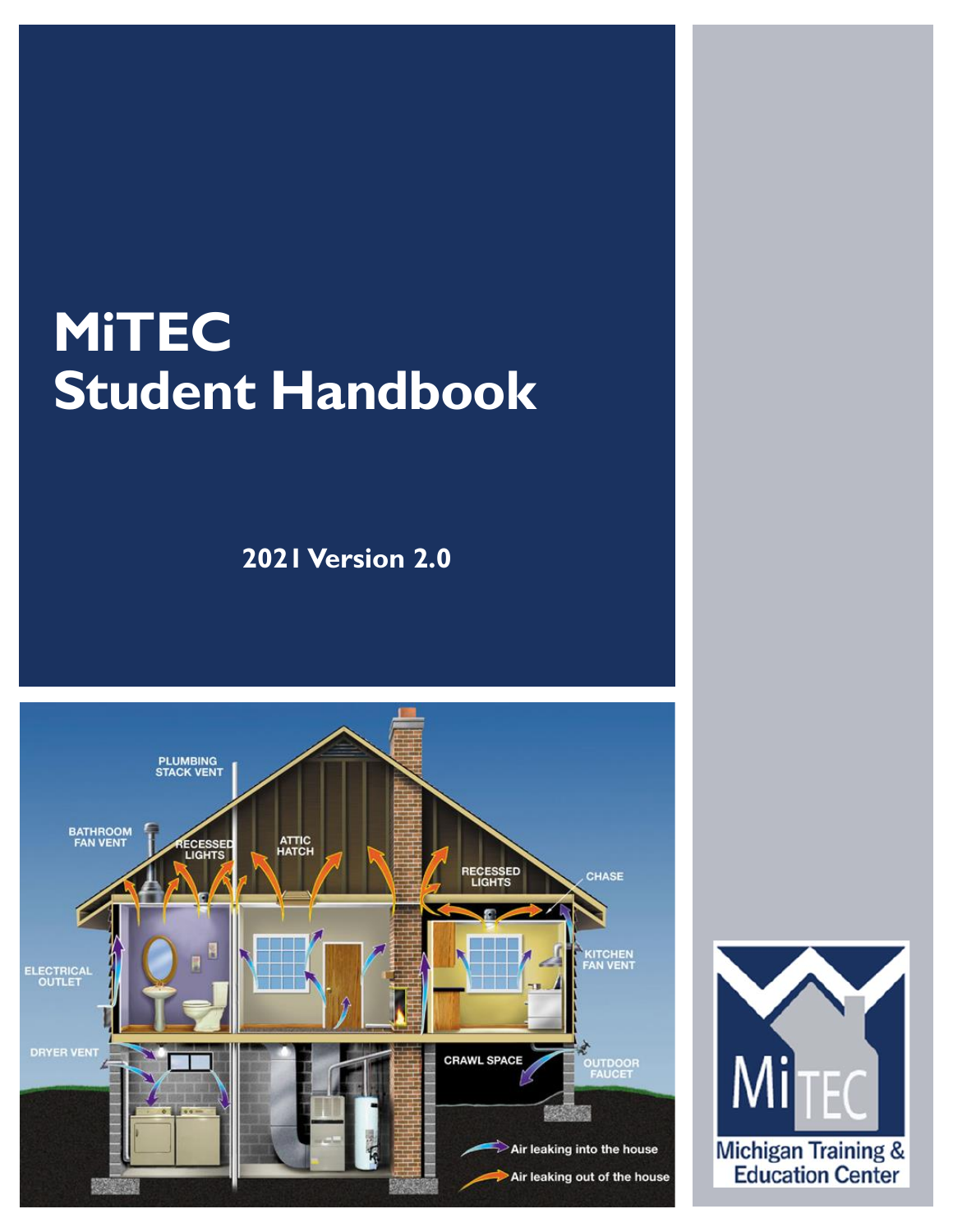# P a g e | **1**

Page Intentionally Left Blank

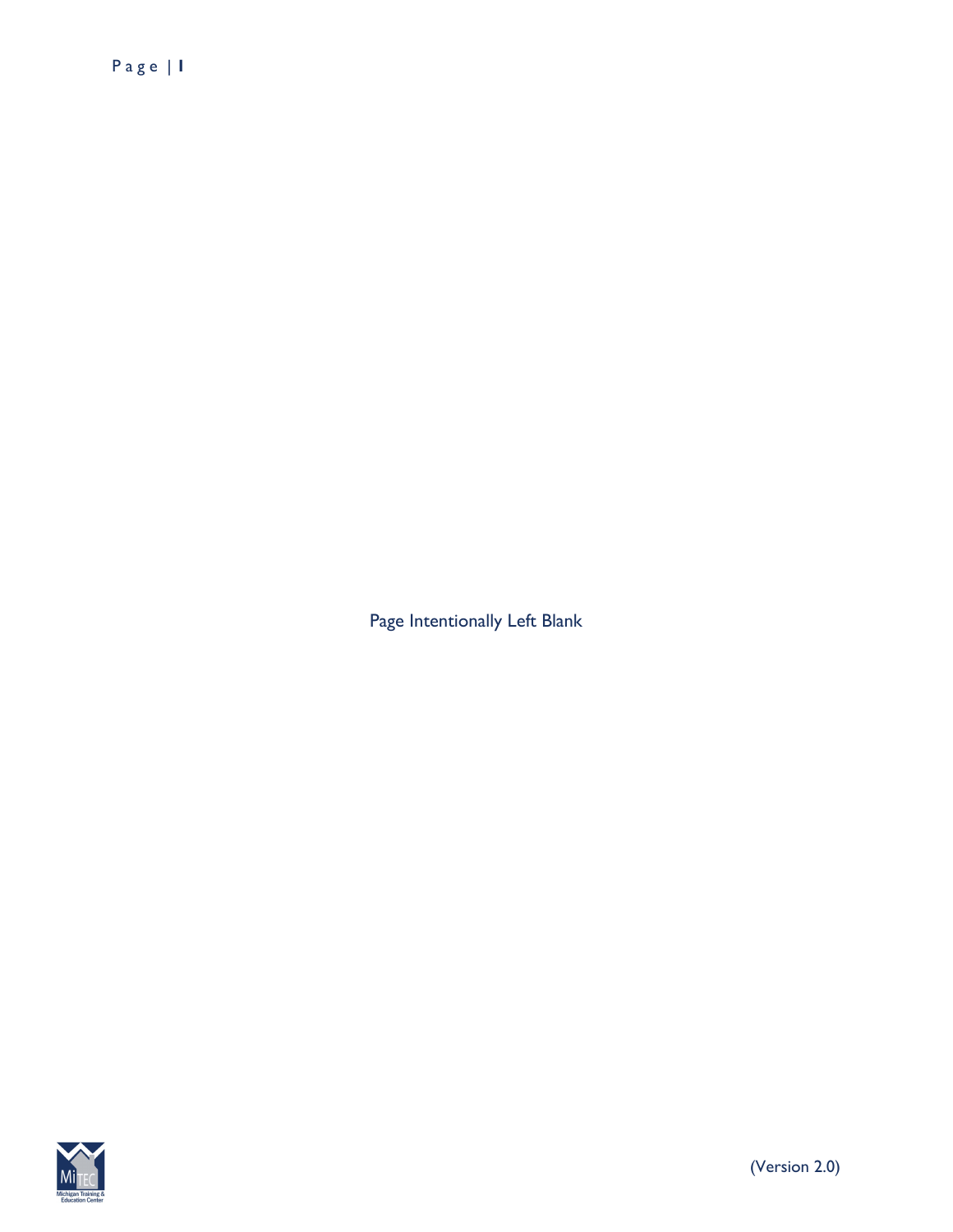# **Table of Contents**

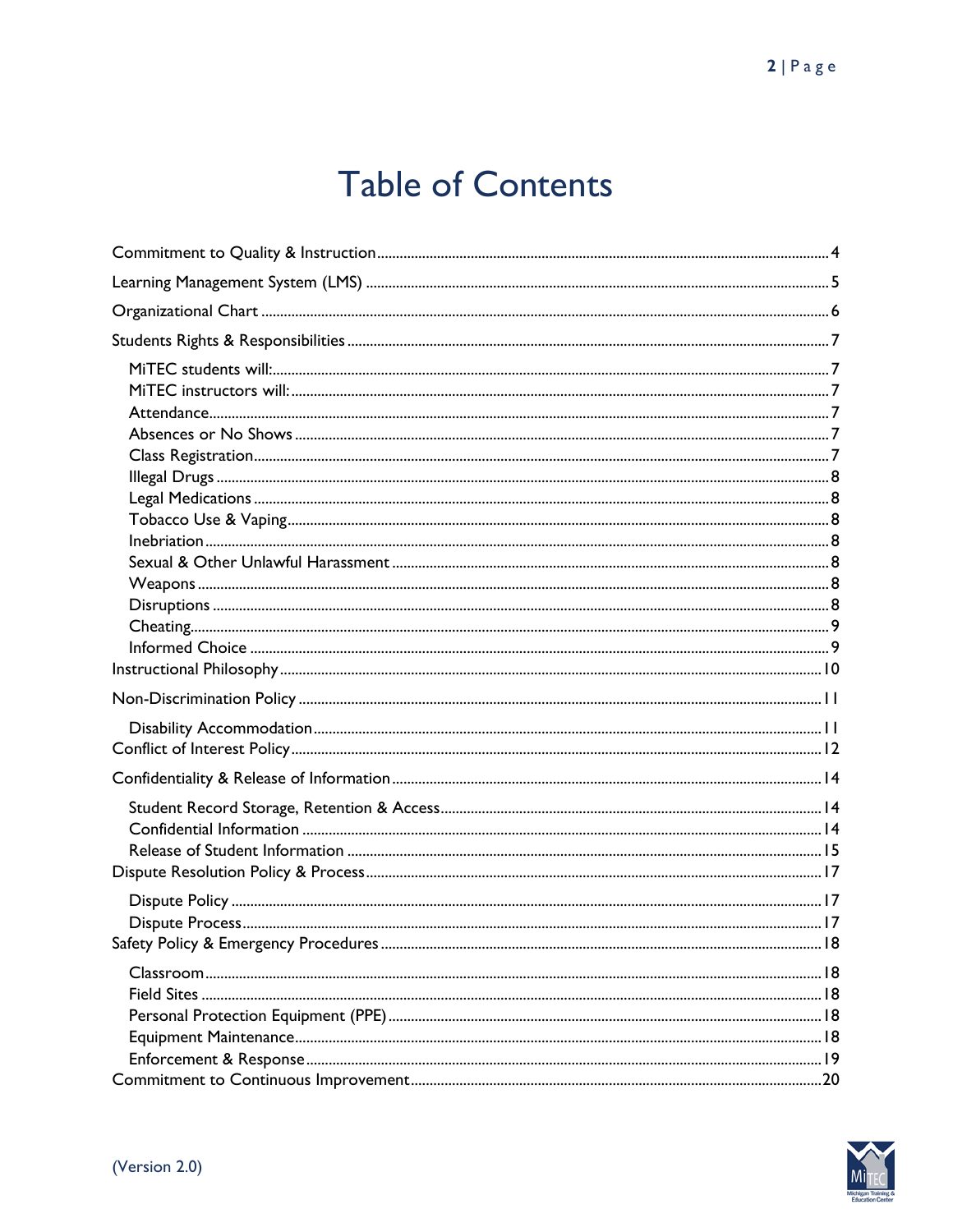# P a g e | **3**

Page Intentionally Left Blank

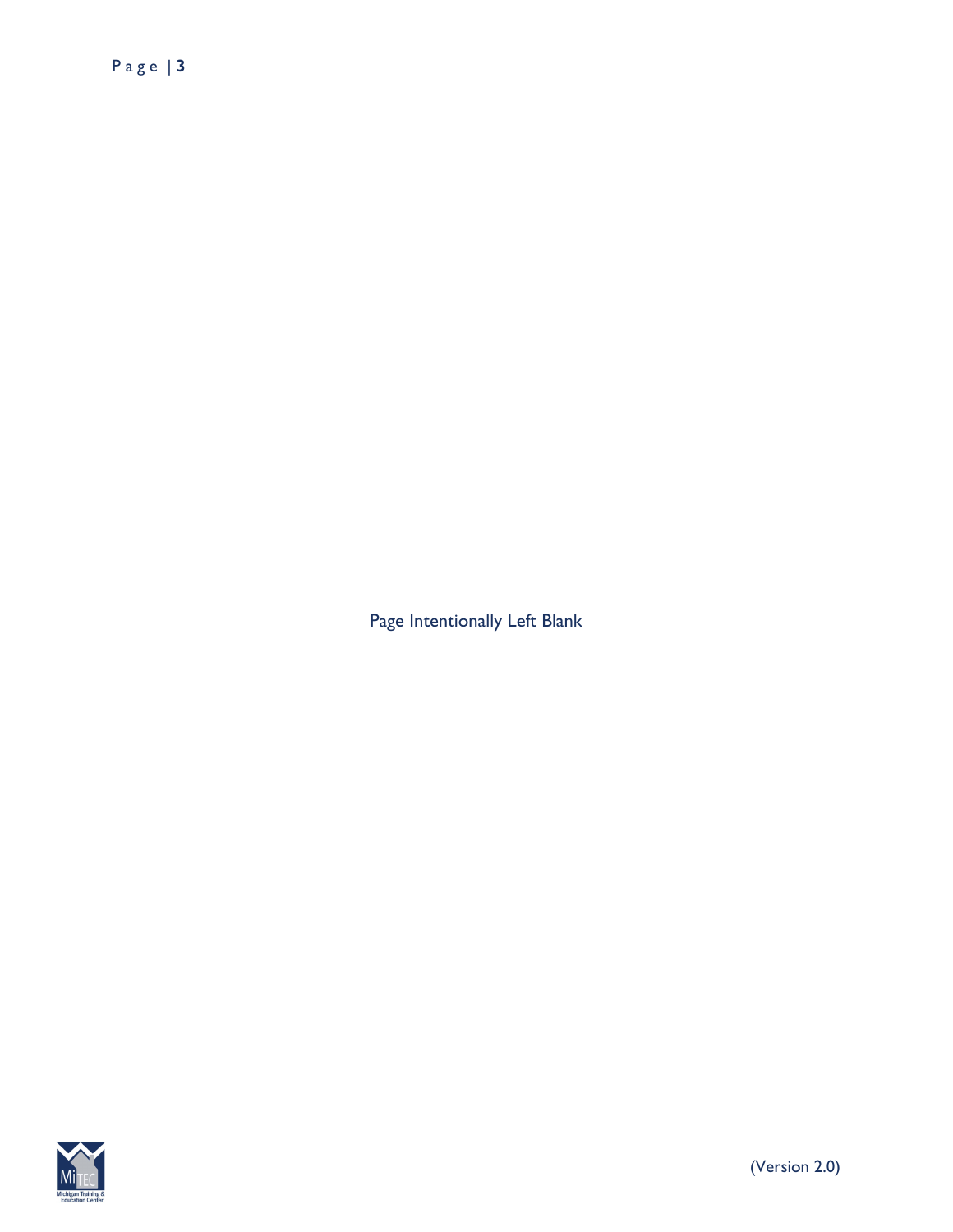# <span id="page-4-0"></span>**Commitment to Quality & Instruction**

MiTEC is committed to providing the highest quality weatherization, building science, and energy efficiency instruction possible. This pursuit includes a keen focus on curriculum development and staying current on training material and requirements. Curriculum is developed with the student in mind and the measure of MiTEC's success lies largely in their success. MiTEC shall maintain an approach to training and instructional design that meets or exceeds all Department of Energy (DOE), Interstate Renewable Energy Council (IREC), Bureau of Community Action & Economic Opportunity (BCAEO), and student expectations.

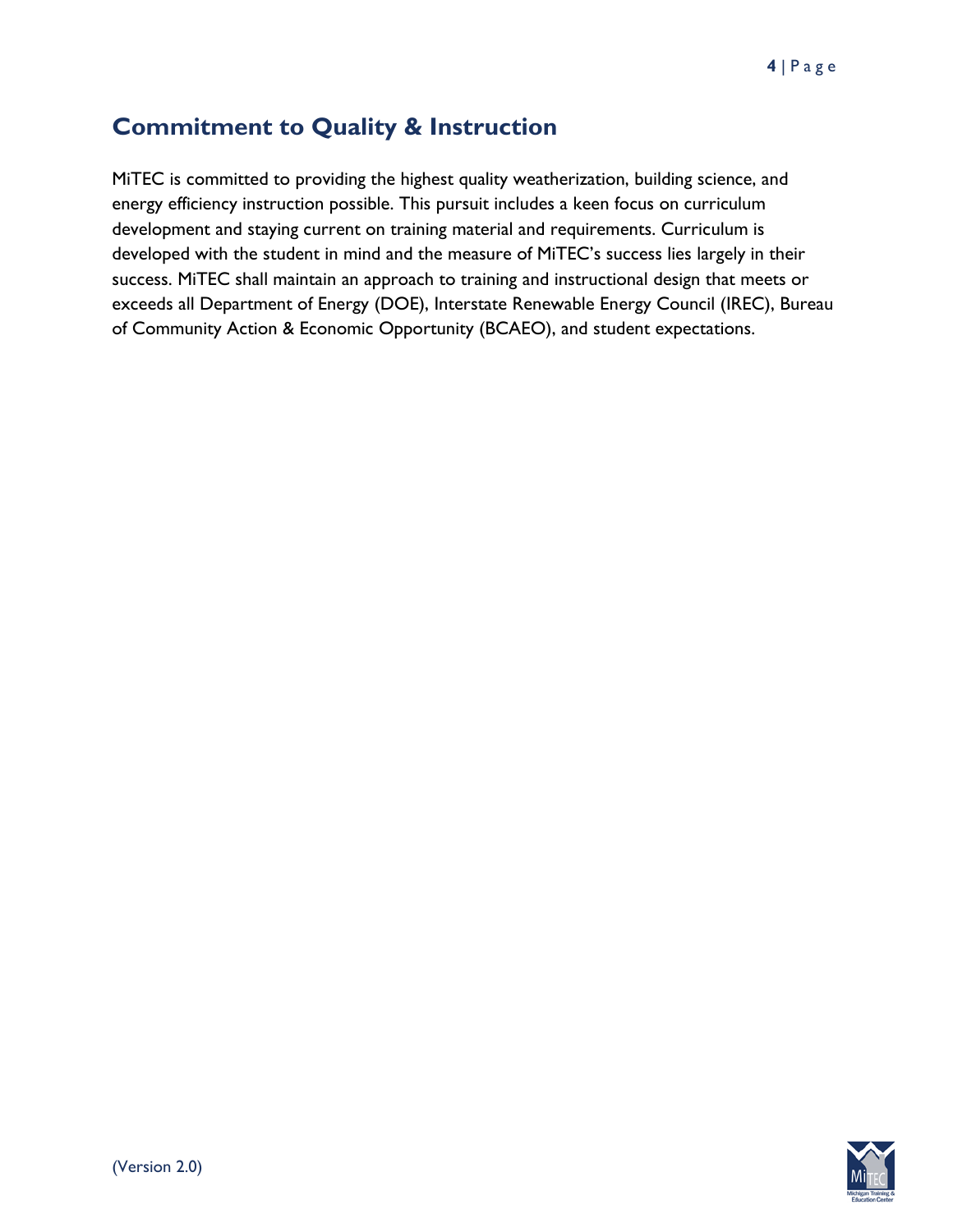# <span id="page-5-0"></span>**Learning Management System (LMS)**

The MiTEC Learning Management System (LMS) is a software application used to register for classes, track and view participation in training; including attendance, CEUs and certifications, and provide constructive feedback through course evaluations.

To participate in a MiTEC training class, an LMS account is required. All classes have a maximum seating capacity and the system allows for the use of a waitlist feature in the event that a class is full. If there are no openings available when you attempt to register for a session, you can be placed on a waitlist for the next available seat should someone need to withdraw from the course. Subsequently, if you are unable to attend a class for any reason, please be sure to withdraw as soon as possible to allow others to take advantage of the opportunity.

You can request to have an LMS account created for you by completing the one-time only preregistration survey. You can access it [here,](https://www.surveymonkey.com/r/KR266Q6) or by visiting the MITEC website and choosing the "Learning Management System New User" button on the **[Training Schedule](https://gcc01.safelinks.protection.outlook.com/?url=https%3A%2F%2Fwww.michigantec.org%2Fabout&data=02%7C01%7CBiddleJ1%40michigan.gov%7C6c215f8a1dc34cf4a5b108d79eab3e80%7Cd5fb7087377742ad966a892ef47225d1%7C0%7C0%7C637152330631444063&sdata=tBJx3EOvAqNAtLtsVjSDCz4aDsA%2FthEVe78p5At6FM4%3D&reserved=0) tab. After you have** completed the survey, you will receive a follow up email that provides your username and a job aid for changing your password and navigating the system.

If you need assistance accessing the LMS or have additional questions, please contact: [MDHHS-](mailto:MDHHS-MiTec@michigan.gov)[MiTec@michigan.gov.](mailto:MDHHS-MiTec@michigan.gov)

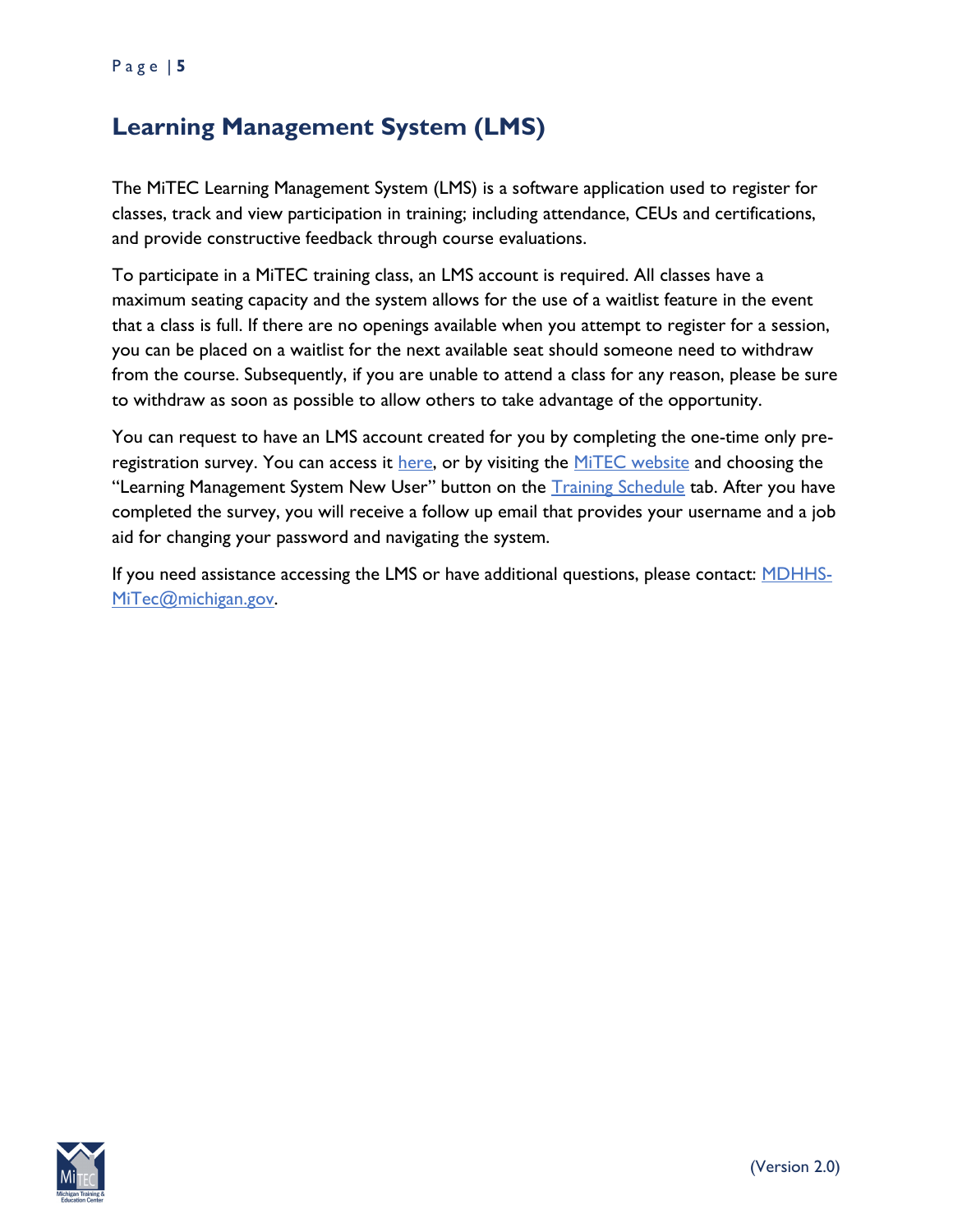# <span id="page-6-0"></span>**Organizational Chart**



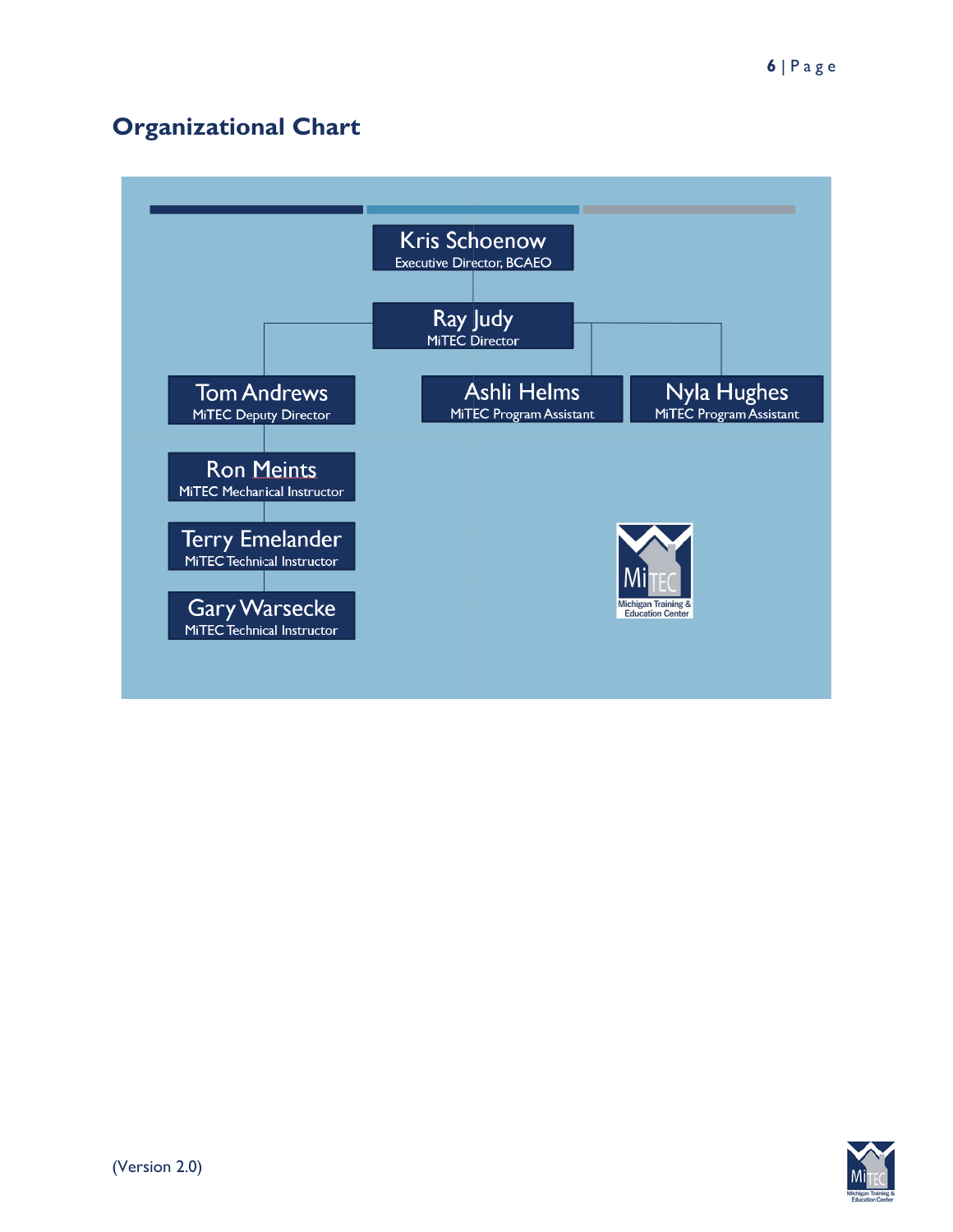# <span id="page-7-0"></span>**Students Rights & Responsibilities**

## <span id="page-7-1"></span>**MiTEC students will:**

- Be proactive in monitoring their training requirements within their account in the LMS.
- Always treat other students and staff with respect.
- Be appropriately dressed for all sessions.
- Be truthful and honest; both during training onsite and online.
- Act in a professional manner while attending classes offered by MiTEC.

## <span id="page-7-2"></span>**MiTEC instructors will:**

- **•** Treat students with respect.
- Provide students with the services needed for personal growth and professional development.
- Listen and be open to students concerns and feedback.
- Support students in achieving goals.
- Help students in resolving conflicts.
- Respect students right to make choices.
- Respect a student's choice to complete or discontinue training at any time the student feels it is not right for them.

# <span id="page-7-3"></span>**Attendance**

All students are expected to arrive on time and remain in class until released by the Instructor. If an emergency or illness arises, it will be at the Instructor's discretion to permit absence and to determine a make‐up plan for the activities that were missed.

#### <span id="page-7-4"></span>**Absences or No Shows**

MiTEC does incur expenses related to scheduling and preparing for classes. Excessive absences or no-shows by a student could result in current and future course suspensions and fees.

# <span id="page-7-5"></span>**Class Registration**

To register for Weatherization classes with MiTEC please visit our website: [www.michigantec.org.](http://www.michigantec.org/) Students must use their most active email address when registering for classes. All communication regarding sessions are shared electronically with the student. Students can also register for classes and access course information using their account in the LMS.

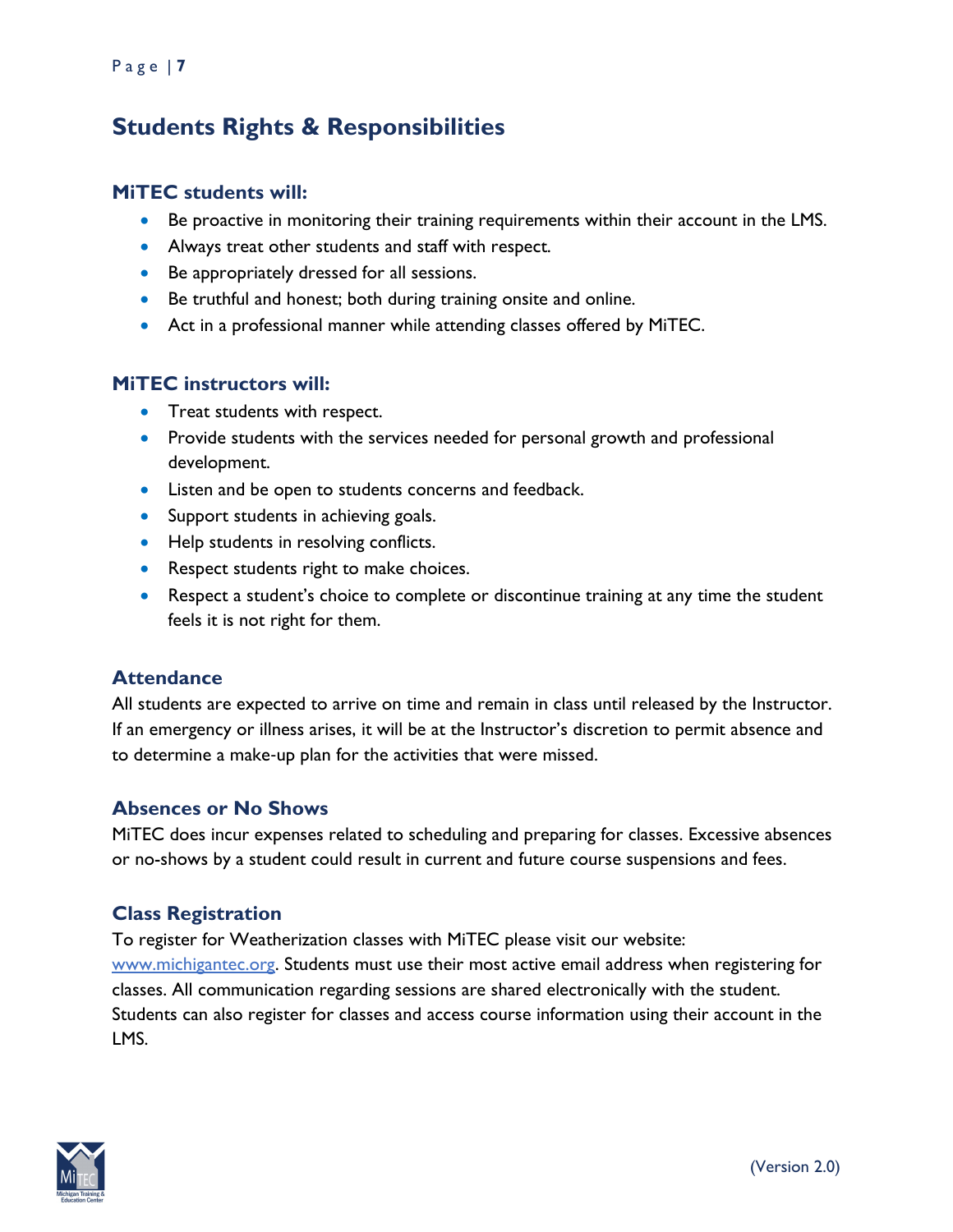## <span id="page-8-0"></span>**Illegal Drugs**

At all MiTEC training-related activities either onsite or in the field, no student may use, possess, distribute, sell, or be under the influence of illegal or recreational drugs. Because marijuana is illegal under federal law, this policy restriction includes marijuana usage by a student possessing a medical marijuana card from the State of Michigan.

## <span id="page-8-1"></span>**Legal Medications**

The legal use of prescription drugs or over-the-counter medication is permitted only if it does not impair the student's ability to perform the essential functions of training activities effectively and in a safe manner and does not endanger other individuals during training.

## <span id="page-8-2"></span>**Tobacco Use & Vaping**

Tobacco and Vaping use are permitted in designated areas only.

#### <span id="page-8-3"></span>**Inebriation**

MiTEC reserves the right to refuse training to a student if there is reasonable suspicion of the student being under the influence of alcohol or other drugs that might endanger themselves or others.

#### <span id="page-8-4"></span>**Sexual & Other Unlawful Harassment**

MiTEC is committed to providing a training environment that is free of discrimination and harassment. Actions, words, jokes, or comments based on an individual's sex, race, ethnicity, age, religion, sexual orientation, disability, veteran status, or any other legally protected characteristic will not be tolerated.

Any student who wants to report an incident of sexual or other unlawful harassment or if an individual feels they have been falsely accused of sexual or unlawful harassment, they should follow the **[Dispute Resolution policy](#page-17-0)** found in the Student Handbook.

#### <span id="page-8-5"></span>**Weapons**

Student possession of firearms or other weapons is not permitted under any circumstances while attending classes offered by MiTEC.

#### <span id="page-8-6"></span>**Disruptions**

Disruptions from cell phones or other electronic devices will not be tolerated. Please keep electronic devices on silent or turned off. Electronic devices not used in the course should only be used during break times. If the use of electronic devices becomes a problem, the Instructor has the right to ask the student to leave the training.

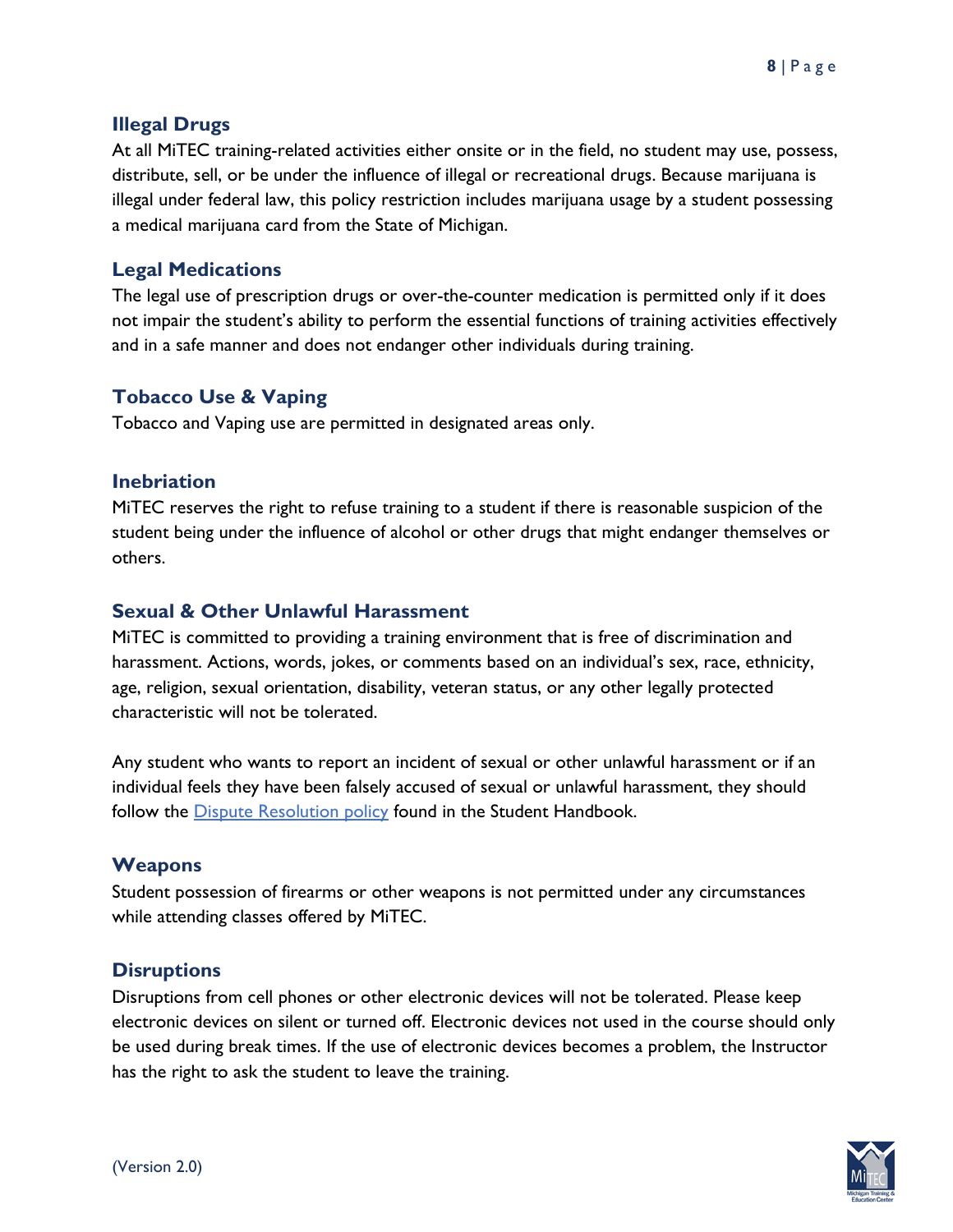# <span id="page-9-0"></span>**Cheating**

MiTEC does not need evidence of cheating; suspicion is enough to merit action. Cheating includes, but is not limited to lying, copying from another student's test or examination, discussion at any time regarding answers to tests and examinations, taking or receiving copies of examinations without permission, using or displaying notes, and using technology to get answers to the examination when not specifically required by the examination.

If a student is suspected, or if there is evidence of cheating, the student will be notified, their testing will stop immediately, and the student will be removed from the class. The Instructor will complete an incident report detailing the event. If the student feels they have been falsely accused of cheating, they may follow the [Dispute Resolution policy](#page-17-0) instructions found in the Student Handbook. The student will be afforded the opportunity to test out in a supervised environment if cheating cannot be substantiated.

# <span id="page-9-1"></span>**Informed Choice**

Students are expected to be active participants in decisions regarding the services and programming while at MiTEC. Students shall have the opportunity to obtain information about options and make informed choices. MiTEC Instructors may not always be able to support the student's choice in courses. If this occurs, the MiTEC Deputy Director will explain the reason(s) and help the student consider alternatives. It is important to keep in mind that students are responsible for the choices made and the results produced. Course objectives and pre-requisite courses are listed on the LMS to assist the students to make informed choices on appropriate courses. If there are questions regarding Student rights, if students have any questions regarding these policies or procedures, or need further explanation, please contact a MITEC staff member, Instructor or MITEC directly at MDHHS-MITec@michigan.gov.

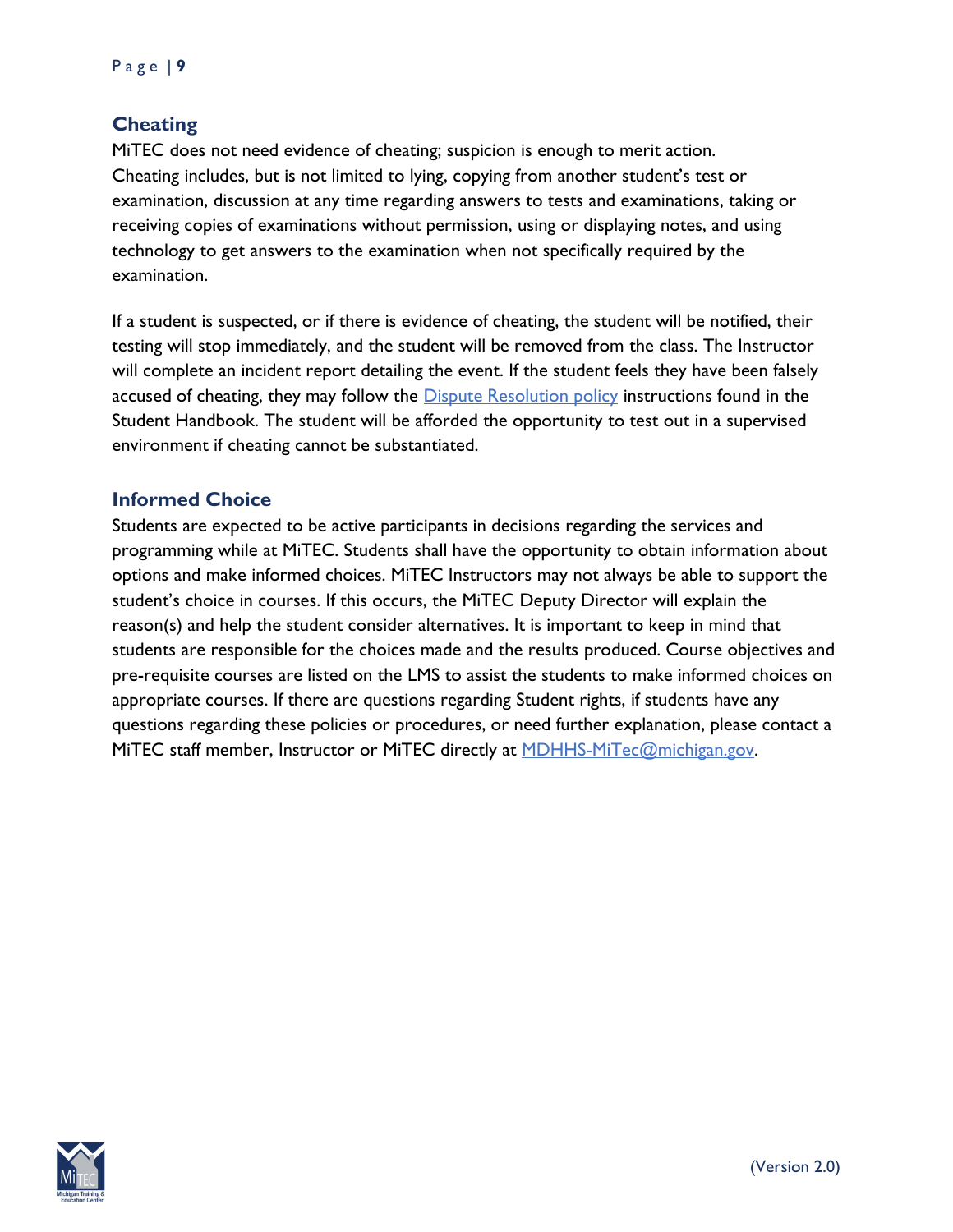# <span id="page-10-0"></span>**Instructional Philosophy**

It is MiTEC's responsibility to ensure that the training curriculum being developed and delivered not only meets the needs of Michigan's WAP, but meets or exceeds the highest standards of accuracy, effectiveness and adult learning. MiTEC's approach to adult learning is to train in such a manner as to accomplish more than merely covering instructional material. Our goal is to help students become stronger in all aspects of home performance in which they work. Whether it is energy auditors, QCIs, crew leaders, technicians, or home performance contractors, our goal is to help them be the best they can be at what they do.

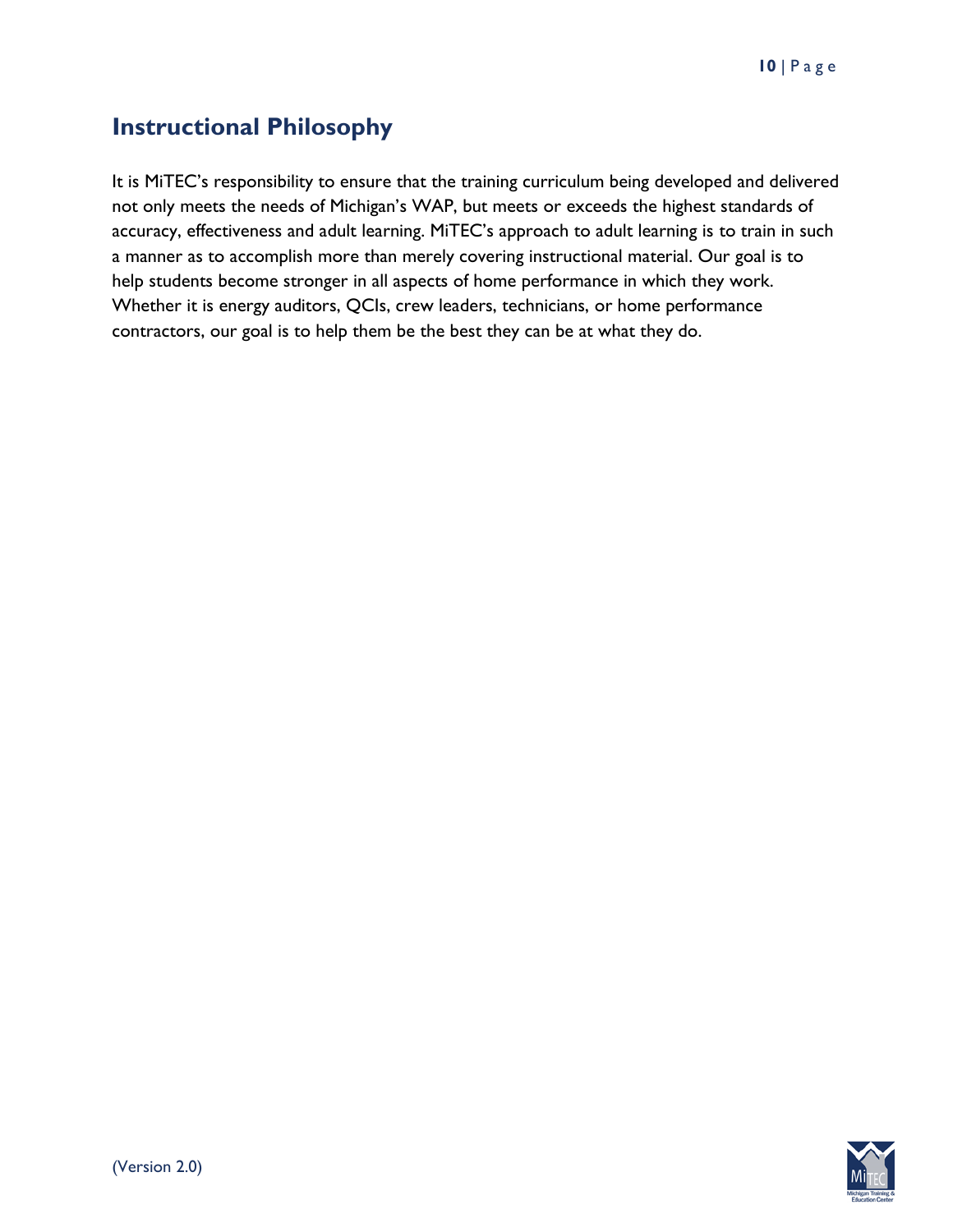# <span id="page-11-0"></span>**Non-Discrimination Policy**

It shall be the policy of MiTEC to provide equal employment or training opportunities to all individuals. Employment and training decisions at MiTEC will be based on merit, qualifications, experiences, and abilities. MiTEC does not discriminate against any individual or group on the basis of race, religion, age, national origin, color, height, weight, marital status, genetic information, sex, sexual orientation, gender identity or expression, political beliefs or disability in accordance with the law, or any other characteristic protected by law. This policy governs all aspects of employment and training, including selection, job assignment, compensation, discipline, termination, and access to benefits and training.

Any employee or student with questions or concerns about any type of discrimination at MiTEC are encouraged to bring these issues to the attention of their immediate supervisor, instructor, MiTEC Deputy Director or MiTEC Director. Employees and students can raise concerns and make reports without fear of reprisal. Any MiTEC staff member found to be engaging in any type of unlawful discrimination will be subject to disciplinary action, up to and including termination of employment.

## <span id="page-11-1"></span>**Disability Accommodation**

MiTEC is committed to complying fully with state and federal law applicable to ensuring equal opportunity in employment and training for qualified persons with disabilities. All employment, training practices and activities are conducted on a non-discriminatory basis.

MiTEC will make reasonable accommodations for qualified individuals with known disabilities, unless doing so would result in an undue hardship or a direct threat of harm to themselves or others. This policy governs all aspects of employment, including selection, job assignment, compensation, discipline, termination, and access to benefits and training.

MiTEC staff strive to provide an environment in which students receiving services will always be treated with respect and dignity regardless of disability or other potential deficit areas.

MiTEC staff will ensure that students are not exploited for monetary, sexual, or personal gain and are not subjected to embarrassment, abuse, disparagement or neglect.

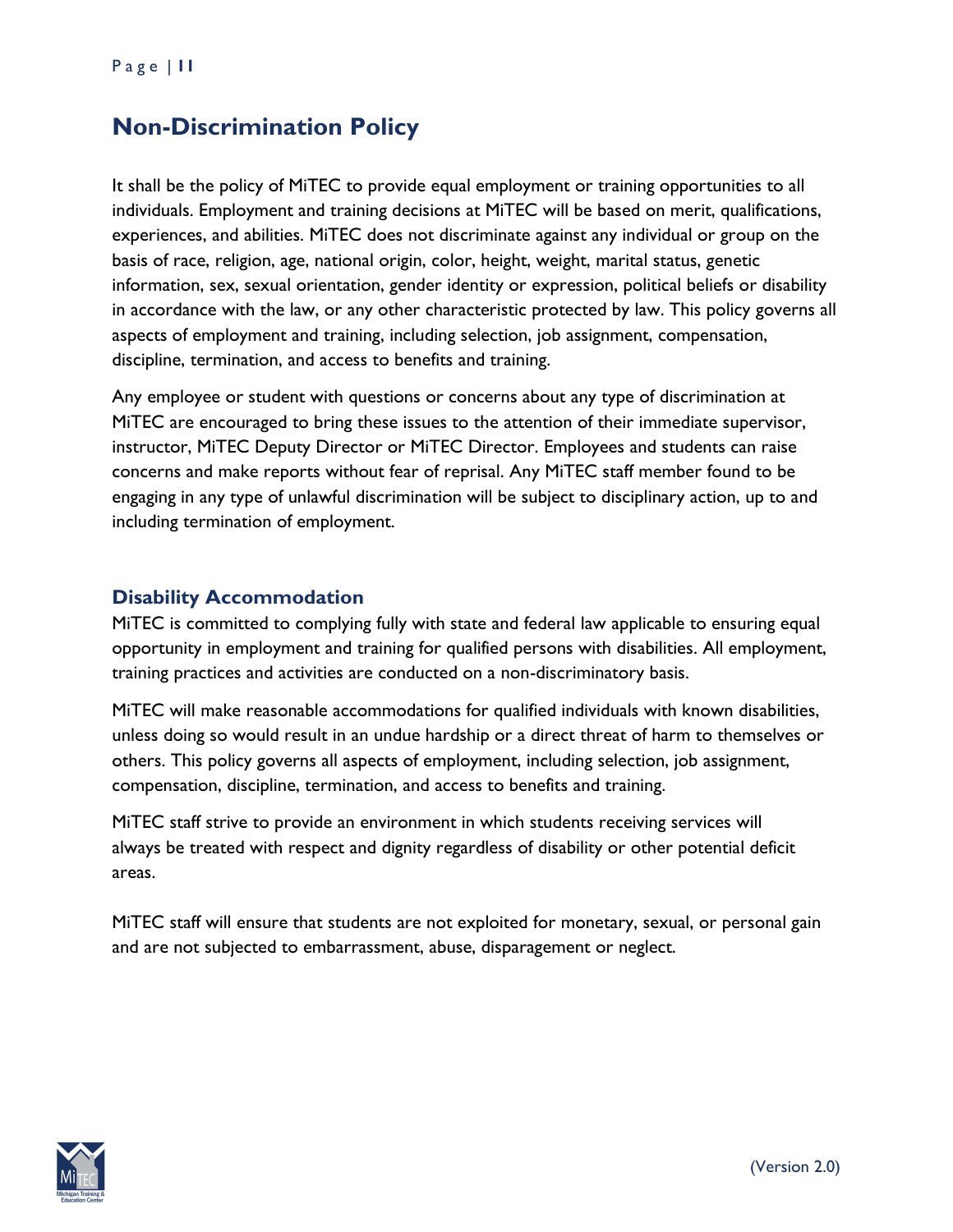# <span id="page-12-0"></span>**Conflict of Interest Policy**

It is the policy of MiTEC to prohibit its employees from engaging in any activity, practice or act which conflicts with, or appears to conflict with, the interests of MiTEC, its partners, its vendors, its members, its clients, its students, or its suppliers.

Conflicts of interest normally arise when employees take actions or establish economic interests for personal gain that compromise the employee's ability to represent MiTEC's best interests.

It is impossible to describe all situations that may cause or give the appearance of a conflict of interest. Therefore, the prohibitions included within this policy are not exhaustive and only include some of the more clear‐cut examples. Employees have an obligation to avoid conflicts of interest and to refer questions and concerns about potential conflicts to their supervisor. Employees are not to accept full-time, part-time, or temporary employment with any organization that does business with MiTEC. This prohibition on employment includes serving as an advisor or consultant to any such organization unless the activity is conducted as a representative of MiTEC. Employees will not accept employment outside of MiTEC that would impede their job performance or conflict with the interests of MiTEC.

Examples of such employment may include:

- Employment involving the performance of duties which the employee should perform as part of their employment with MiTEC or which would conflict with the interests of MiTEC.
- Employment occurring during the employee's regular or assigned working hours with MiTEC, unless the employee is either on leave credit or leave without pay during the entire day which such employment occurs.
- Completing work for MiTEC clients that is beyond the scope of MiTEC services while being compensated by the client or the client's representative.
- MiTEC employees will not accept gifts from students or other entities.

Employees having financial interests in a company or any investments in a corporation that might benefit from their dealings with MiTEC must file a conflict of interest statement with the MiTEC Director. If deemed to be in the best interest of MiTEC, those employees shall either divest themselves of such interest or investments or be ineligible for continued employment with MiTEC. The decision by the MiTEC Director shall be final in Conflict of Interest cases.

Employees will agree to conduct business within guidelines that prohibit actual or potential conflicts of interest. Employees business dealings with outside firms will not result in unusual gains (bribes, product bonuses, special fringe benefits, unusual price breaks, and other windfalls

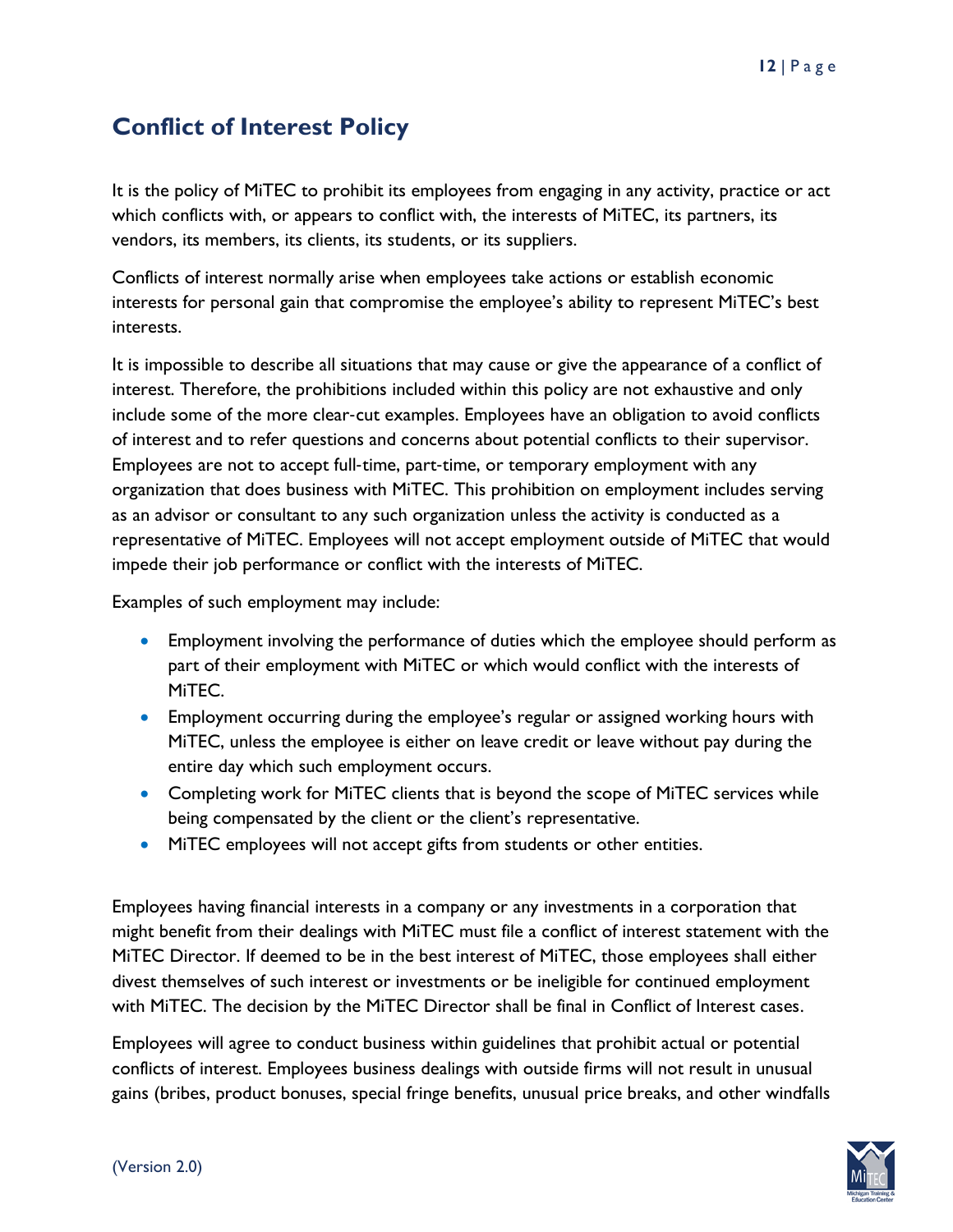# P a g e | **13**

designed to ultimately benefit the employer, the employee, or both) for those firms. Further, an employee will not allow themselves to be in a position to influence a decision that may result in a personal gain.

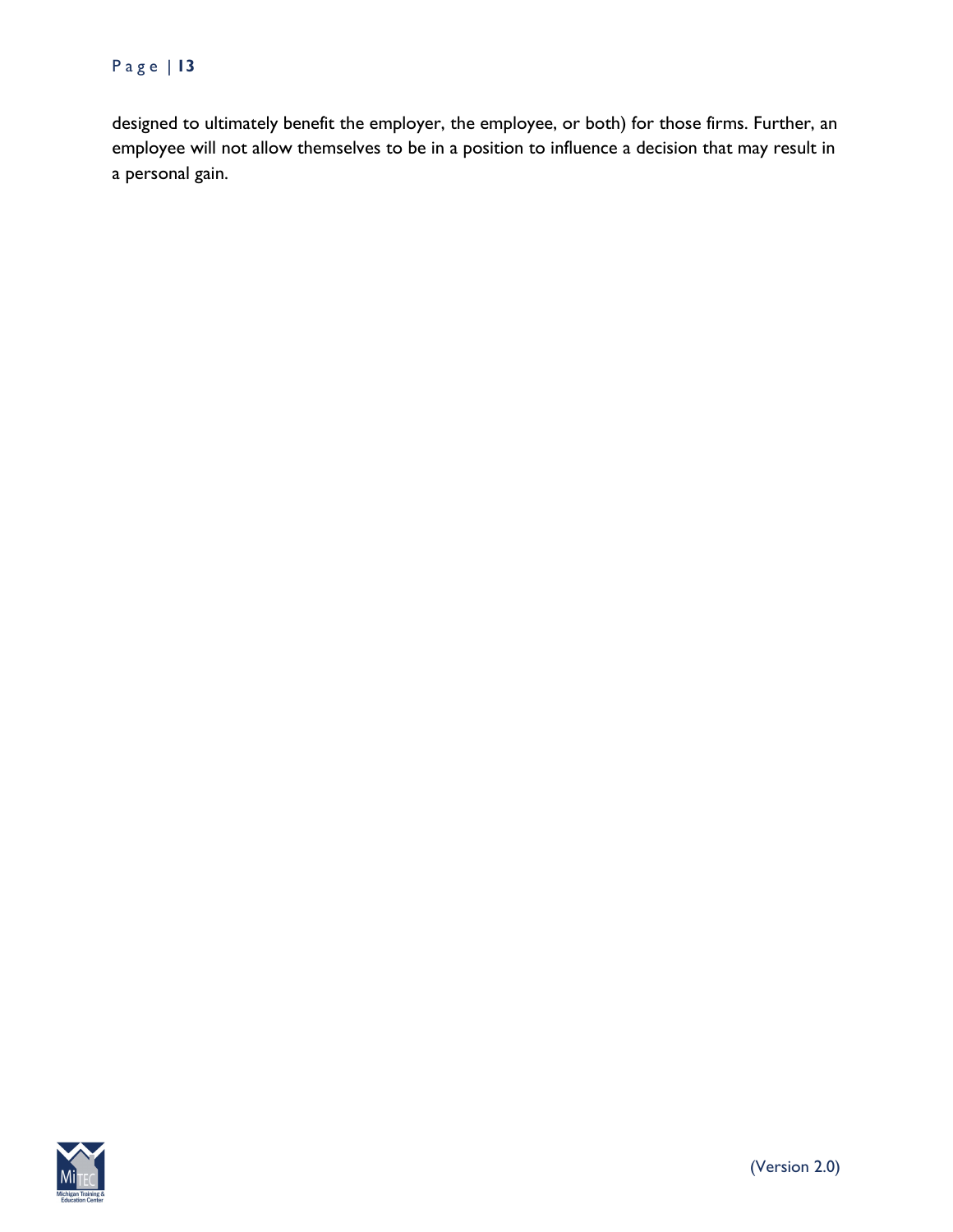# <span id="page-14-0"></span>**Confidentiality & Release of Information**

All MiTEC student information shall be considered and treated as confidential. All personal information is kept private. Proper handling of confidential information means that no student data will be shared, discussed or disseminated without specific permission as outlined below under the heading of Student Record Storage, Retention and Access.

## <span id="page-14-1"></span>**Student Record Storage, Retention & Access**

Student information shall be released only with the informed, written, and approved consent, within 45 days of the request, except:

- When it will hinder the student's academic career
- As needed to protect the applicant from physical harm to self or others
- In response to law enforcement, fraud, or abuse investigations
- In response to a judicial order
- When required by federal statue or regulation
- When required for audit, research, or evaluation purposes
- In a suspected case of abuse, neglect, exploitation, or endangerment of applicant or eligible individuals

Access to MiTEC student records will only be granted through a request to MiTEC and approved by either the MiTEC Director or the BCAEO Executive Director. The request can be made via email or written letter. Access to student records will be limited to the student, the Weatherization Agency Executive Director, the Agency Weatherization Program Manager for which the student works, and MiTEC/BCAEO staff at the discretion of the MiTEC Director/BCAEO Executive Director.

Students may access their student file electronically in the LMS. Non-active students will be removed from LMS or marked as inactive with records being retained for 5 years.

# <span id="page-14-2"></span>**Confidential Information**

Confidential information available upon approved request will include the history of classes attended, obtained CEUs, and test scores. MiTEC instructor comments shall not be shared unless deemed necessary by the MiTEC Director or BCAEO Executive Director.

Authorized users to student records will be required to follow the guidelines outlined below:

- Confidentiality of Information
	- $\circ$  Unauthorized use, review, release, copying, or otherwise divulging of workrelated confidential information may include not only MiTEC student

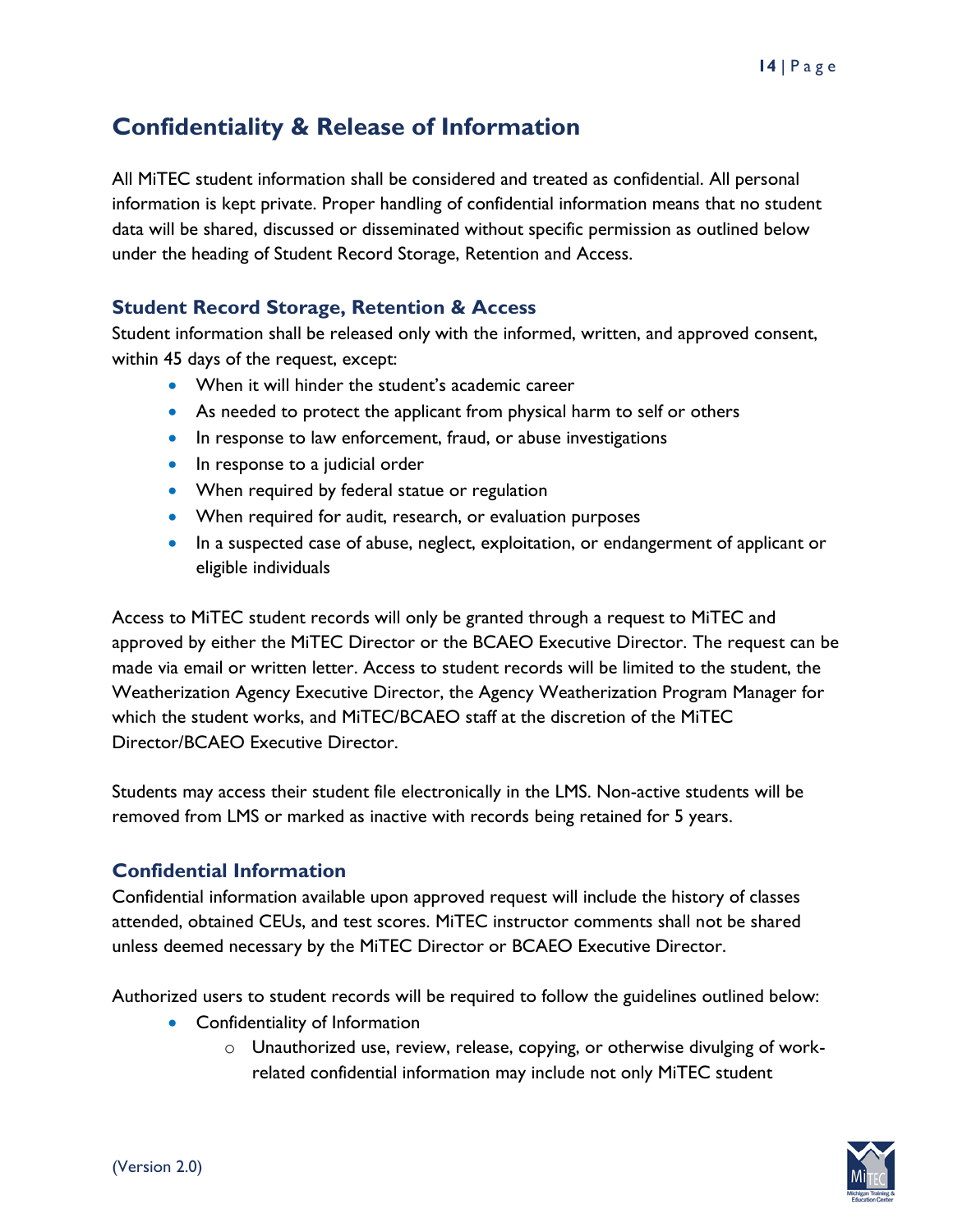P a g e | **15**

information but also could include proprietary or protected system or data information.

- o Authorized users acknowledge that the protection of confidential business information and trade secrets such as computer software, reports to students, training materials, etc., is vital to the interests and the success of MiTEC. Authorized users agree that both during and after your employment, you have an obligation to maintain the accuracy, completeness, and confidentiality of confidential records, reports, and data files, as well as personnel related information. This agreement applies equally to information, data processing, and communication, whether or not data are owned by or located with MiTEC.
- o Authorized users agree that these restrictions are reasonable, that any breach of the terms of this paragraph will cause irreparable harm to MiTEC, and that money damages would be sufficient to provide an adequate remedy for such a breach. Therefore, in the event of a breach or threatened breach, authorized users agree that MiTEC shall be entitled to temporary, preliminary, and permanent injunctive relief without any requirement of bond, in addition to any other legal or equitable remedies to which MiTEC may be entitled.
	- Improper release is not limited to the physical sharing of documents but could also be an employee telling the details of any case to a person who has no business reason to hear such information or posting statements or pictures on social media sites or other internet site that identifies, or could identify, an individual as a client or recipient of services delivered by MiTEC.

# <span id="page-15-0"></span>**Release of Student Information**

It is the policy of the MiTEC training organization to maintain student records in the State of Michigan LMS. Student records will include, but are not limited to:

- Student and employer contact information
- Class history
- Assessment results
- **•** Instructor evaluations
- Additional instructor comments
- Training certificates
- Certifications

This information can be released to the following individuals or entities: Student, student employer, MiTEC instructors, the MiTEC Director and Deputy Director, the BCAEO Executive

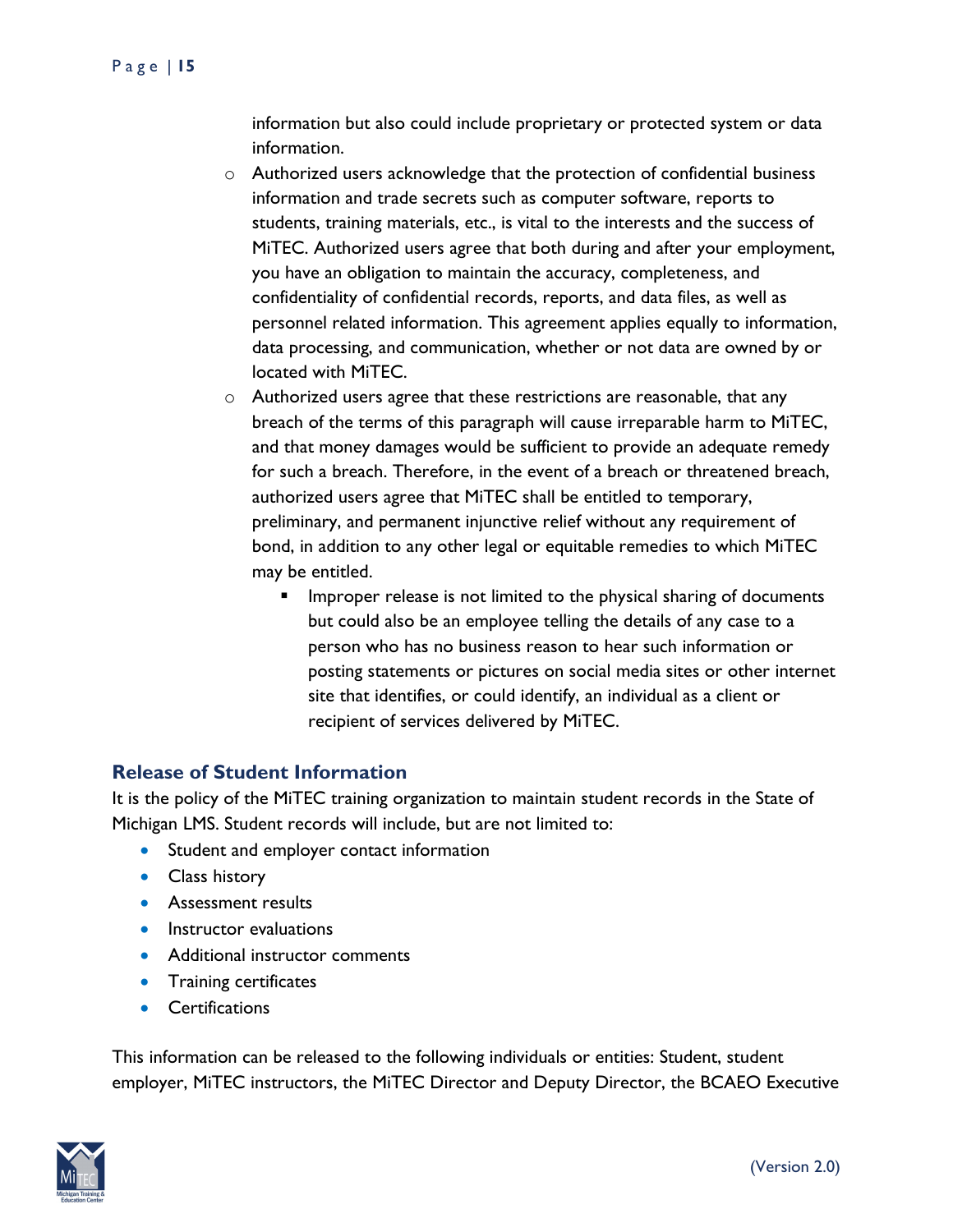Director, the MiTEC Program Assistant, the Weatherization Agency Executive Director, or the Agency Weatherization Program Manager for which the student works.

Students may inform MiTEC, at any time, that they do not want personal information released. This request should be in writing and addressed to either the MiTEC Director or BCAEO Executive Director. It should indicate that the student does not want personal information released to certain people or companies, or that MiTEC not release personal information to anyone. A student's signature and date in the written request is needed to process this change.

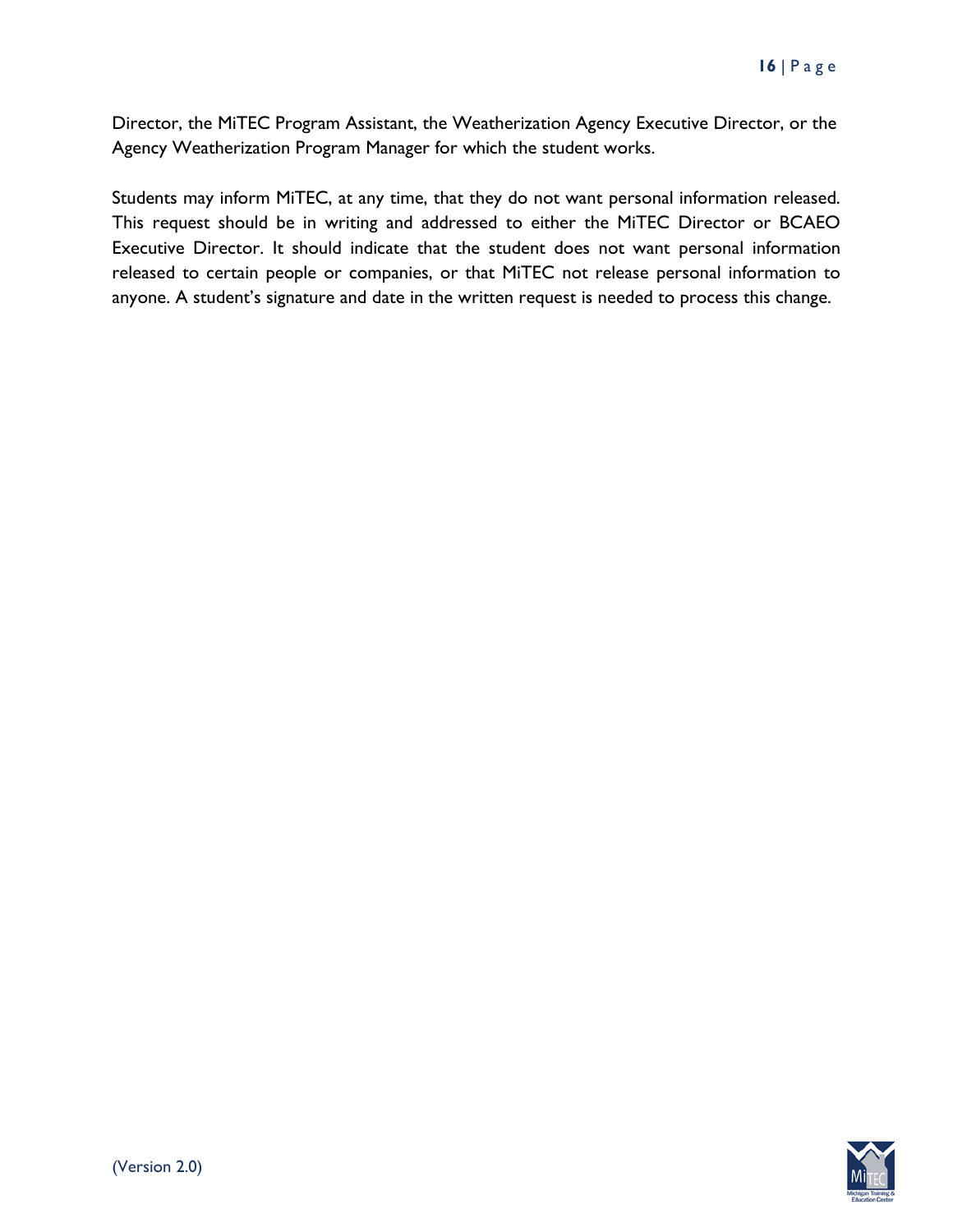# <span id="page-17-0"></span>**Dispute Resolution Policy & Process**

# <span id="page-17-1"></span>**Dispute Policy**

MiTEC is committed to the prompt and fair resolution of the concerns of students, instructors, employees, visitors, and associated individuals.

The purpose of this policy is to ensure that everyone has an avenue to deal with grievances and that disputes/incidents are consistently resolved by MiTEC in a timely manner.

A student's status with MiTEC shall not be adversely affected in any way as a result of seeking redress under this policy, nor shall any retaliatory actions be tolerated when an individual is participating in the dispute resolution processes. Any such action taken against an individual for seeking redress under this policy may be considered grounds for dismissal from employment or contract agreement with MiTEC. During implementation of the resolution procedure, training at MiTEC will proceed without stoppage, or the imposition of any bans.

# <span id="page-17-2"></span>**Dispute Process**

If anyone believes that either they, or someone else, has been subjected to a grievance or dispute, they should immediately report the conduct to either the Instructor or MiTEC Deputy Director. See the [MiTEC organizational chart](#page-6-0) within this handbook.

The student with the complaint should submit their grievance to the Instructor unless they are not comfortable doing so, at which point the grievance should be submitted to the MiTEC Deputy Director. The grievance must be received in writing within five (5) days of the incident. The [Dispute Resolution Form](https://www.michigantec.org/weatherization) can be found in the MiTEC Resource Library, on the MiTEC website.

The Instructor and/or MiTEC Deputy Director will attempt to resolve the grievance. If the grievance cannot be resolved informally, the individual will be referred to the MiTEC Director. At that time, the MiTEC Director will document the grievance in writing with an official date and seek resolution within MiTEC between all involved parties. A meeting will take place at an agreed upon location with all involved individuals.

Once the meeting takes place, an official statement with the proposed resolution will be presented to the individual with the grievance within a 15-day timeframe and if they agree, they will be asked to sign and date the document for record. If the grievance cannot be resolved by the MiTEC Director, a written appeal describing the dispute/incident by the individual with the grievance must be submitted to the BCAEO Executive Director for final decision within 90 days.

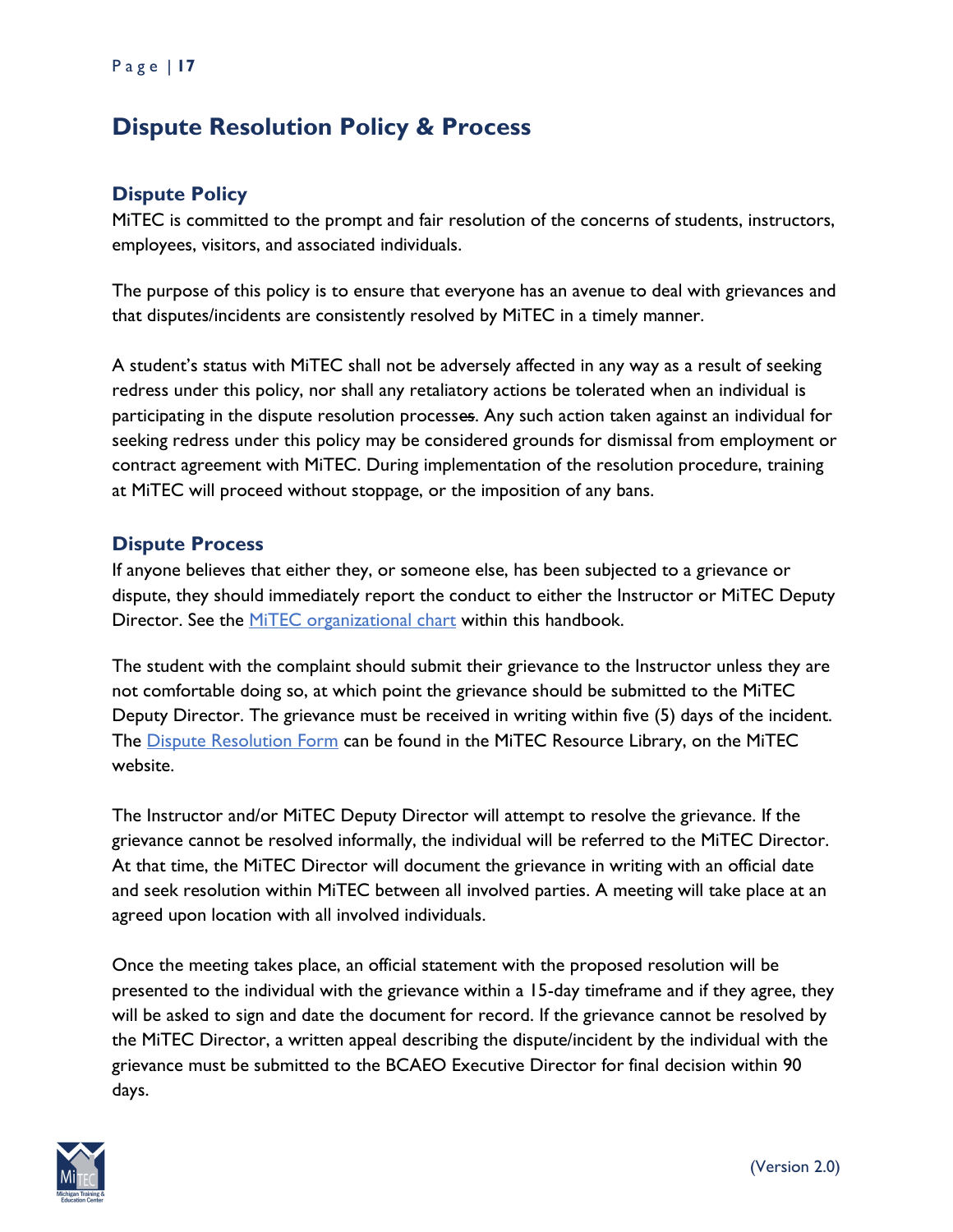# <span id="page-18-0"></span>**Safety Policy & Emergency Procedures**

MiTEC is committed to providing a safe environment at each training facility and field location. All MiTEC instructors have received First Aid/CPR/AED training through the American Red Cross. Recertification will be obtained prior to expiration of the current certificate.

All instructors have completed a minimum OSHA 10 Hour training requirement per BCAEO policies. The MiTEC training vehicles and trailers are equipped with first aid kits and fire extinguishers and are accessible for immediate need. Additionally, each MiTEC instructor is issued a first aid kit and fire extinguisher. This safety policy will be reviewed annually with modifications made as appropriate.

# <span id="page-18-1"></span>**Classroom**

MiTEC is committed to providing a safe and healthy classroom environment for the students. A facilities warrant is completed for each training site. The facilities warrant must be reviewed and validated by the instructor prior to execution of the class. The facilities warrant helps ensure that the training site provides an environment that is safe, secure and appropriately provisioned so as not to impede the learning process of students.

# <span id="page-18-2"></span>**Field Sites**

MiTEC is committed to providing a safe and healthy field training environment for the students. A site inspection form is completed at each training site. The site inspection form must be reviewed and validated by the instructor prior to execution of the class. The site inspection form helps ensure that the training site provides an environment that is safe, secure and appropriately provisioned. In addition to the site inspection form, a job hazards analysis is performed and documented for classes where work is performed on the building shell. The job hazards analysis is designed to identify tasks, potential hazards associated with the task, hazard remediation, and appropriate personal protective equipment (PPE) for instructors and students.

# <span id="page-18-3"></span>**Personal Protection Equipment (PPE)**

MiTEC provides PPE for students and instructors for all classroom and field training as appropriate. PPE includes, but is not limited to the following: P100 masks, gloves, Tyvek suits, safety glasses, and hearing protection. The instructor is responsible for usage of PPE by all students as appropriate.

# <span id="page-18-4"></span>**Equipment Maintenance**

For the health and safety of the instructor and students, MiTEC is committed to ensuring that all hand tools, ladders, generators, insulation equipment, diagnostic testing equipment,

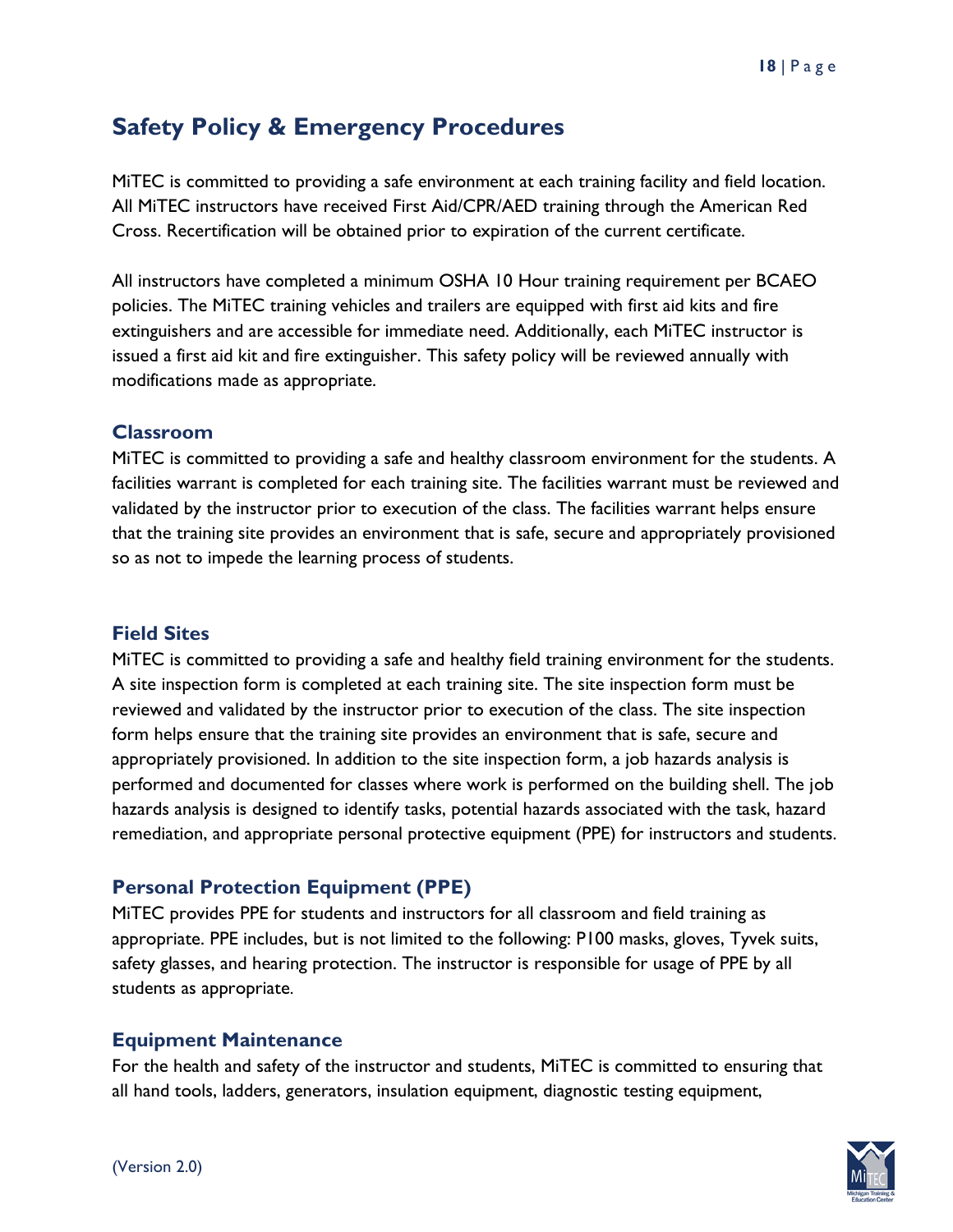extension cords, and any other tools or equipment utilized in our comprehensive training programs is well maintained and in good working order. The instructor shall inspect all equipment used for a particular class prior to execution of that class. This includes calibrations and operational testing.

## <span id="page-19-0"></span>**Enforcement & Response**

MiTEC will assign an instructor as a Safety Compliance Officer. Duties include OSHA compliance and maintenance of safety and first aid equipment. OSHA compliance includes establishing and maintaining all necessary Safety Data Sheet (SDS) information for training materials. Maintenance of safety and first aid equipment includes checking expiration dates of fire extinguishers and restocking of first aid kits.

The instructor is the person responsible for ensuring that all health and safety guidelines are being followed. This includes students utilizing appropriate PPE, safe usage of tools and equipment, appropriate student behavior, and adherence to job hazard analysis remediation. Any student not willing to comply with the instructor will not be allowed to engage in the training activities.

MiTEC will take utmost care in providing for the safety of students in the training environment. Despite our best efforts, an injury can occur. First aid care will be provided on site for minor injuries such as cuts, scrapes or other minor wounds. More serious but non-life-threatening injuries, like a broken finger, may result in transportation to a medical facility for treatment. Potentially serious or life-threatening injuries or circumstances will result in an immediate call to 911 for assistance.